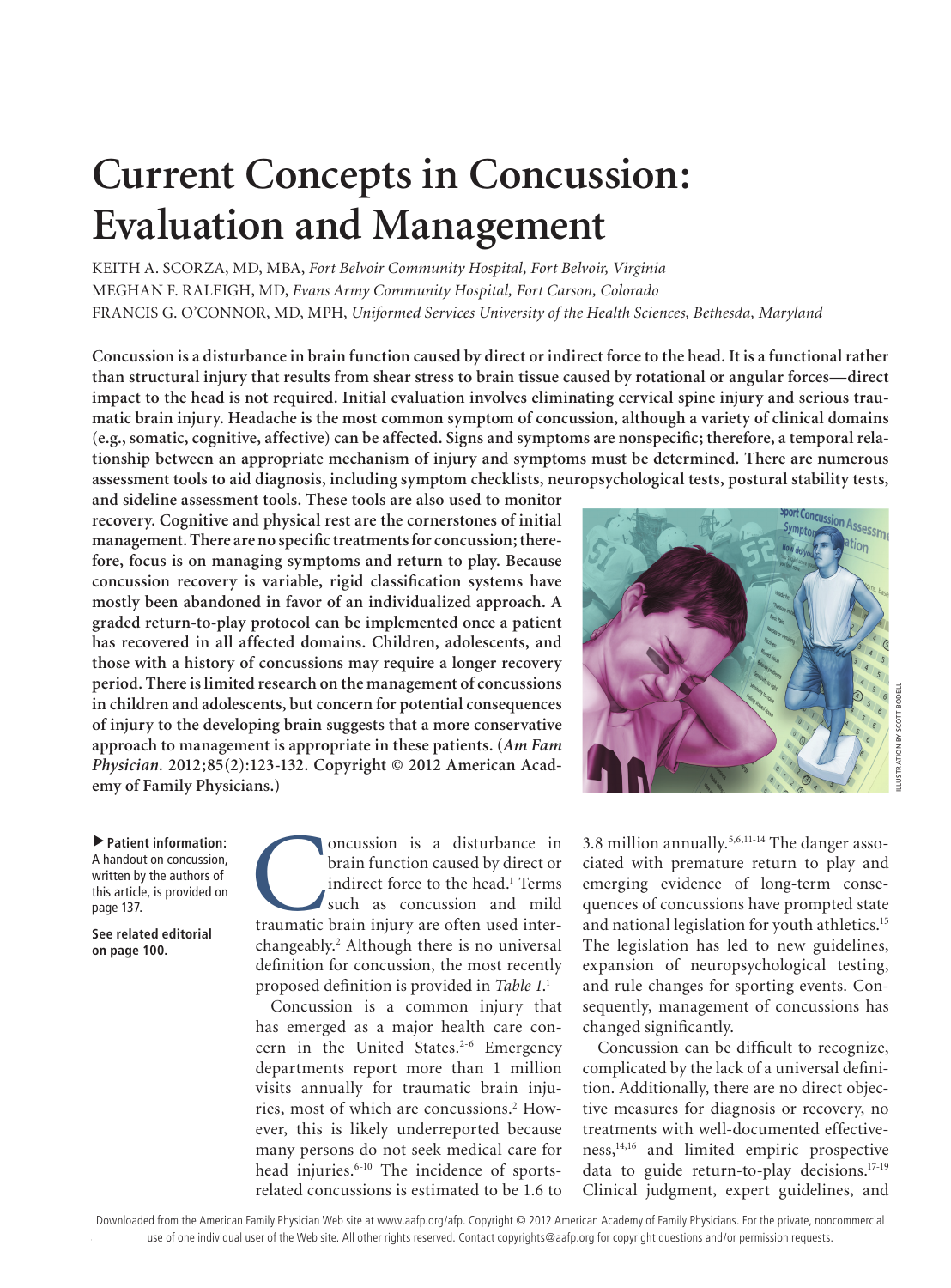#### **SORT: KEY RECOMMENDATIONS FOR PRACTICE**

**Concussion**

| Evidence<br>rating | References                        |
|--------------------|-----------------------------------|
| $\mathcal{C}$      | 1, 5, 8, 18                       |
| $\mathsf{C}$       | 1, 2, 5, 8, 10, 12, 16,<br>21, 32 |
| $\mathcal{C}$      | 1, 9, 10, 12, 18, 20              |
| $\mathsf{C}$       | 1, 5, 8, 10                       |
| $\mathcal{C}$      | $1, 5, 8-10$                      |
| $\mathsf{C}$       | 1, 5, 8-10, 12, 18, 20            |
| $\mathcal{C}$      | 1, 5                              |
| $\subset$          | 1, 8, 10, 18                      |
| $\mathsf{C}$       | 1, 9, 18, 20                      |
| C                  | 1, 8, 10, 12, 33                  |
|                    |                                   |

*A = consistent, good-quality patient-oriented evidence; B = inconsistent or limited-quality patient-oriented evidence; C = consensus, diseaseoriented evidence, usual practice, expert opinion, or case series. For information about the SORT evidence rating system, go to http://www.aafp. org/afpsort.xml.*

## **Table 1. Definition of Concussion from the Third International Conference on Concussion in Sport**

- A complex pathophysiologic process affecting the brain, induced by traumatic biomechanical forces
- Several common features that incorporate clinical, pathologic, and biomechanical injury constructs that may be used in defining the nature of a concussive head injury include the following:
	- Concussion may be caused by a direct blow to the head, face, neck, or elsewhere on the body with an "impulsive" force transmitted to the head
	- Concussion typically results in the rapid onset of shortlived impairment of neurologic function that resolves spontaneously
	- Concussion may result in neuropathologic changes, but the acute clinical symptoms largely reflect a functional disturbance rather than a structural injury
	- Concussion results in a graded set of clinical symptoms that may or may not involve loss of consciousness; resolution of the clinical and cognitive symptoms typically follows a sequential course; however, it is important to note that in a small percentage of cases, postconcussive symptoms may be prolonged

No abnormality on standard structural neuroimaging studies is seen in concussion

*Adapted with permission from McCrory P, Meeuwisse W, Johnston K, et al. Consensus statement on concussion in sport: the 3rd International Conference on Concussion in Sport held in Zurich, November 2008.* J Athl Train. *2009;44(4):435.*

available assessment tools must be integrated to establish diagnosis and estimate recovery.<sup>14</sup>

## **Presentation**

Concussion is a functional rather than structural injury that can affect somatic, cognitive, and affective domains.<sup>1,8,10,20</sup> Sleep disturbances are also common.<sup>10,21</sup> If any of these domains are impaired, concussion should be considered<sup>1</sup>; however, other conditions cause similar symptoms (e.g., heat illness, exertional migraines, sleep disorders).<sup>9,10,16</sup> To diagnose a concussion, a temporal relationship between an appropriate mechanism of injury and onset or worsening of symptoms must be established.10

Headache is the most common symptom of concussion.<sup>9,14,22,23</sup> Other common symptoms include dizziness, balance disturbances, and disorientation.<sup>14,16,22-24</sup> Loss of consciousness, once considered a hallmark of concussion, occurs in less than 10 percent of patients.<sup>9,12,16,22</sup> Selected symptoms of concussion are listed in *Table 2*. 5,8-10,12,16,19-21,23,25

# **Classification**

There is no consensus regarding classification of concussions.<sup>2,9</sup> Although numerous severity scales exist, none are validated scientifically.12,26 Previous classification systems (e.g., Cantu, American Academy of Neurology) focused on loss of consciousness and amnesia; however, research has demonstrated that such markers do not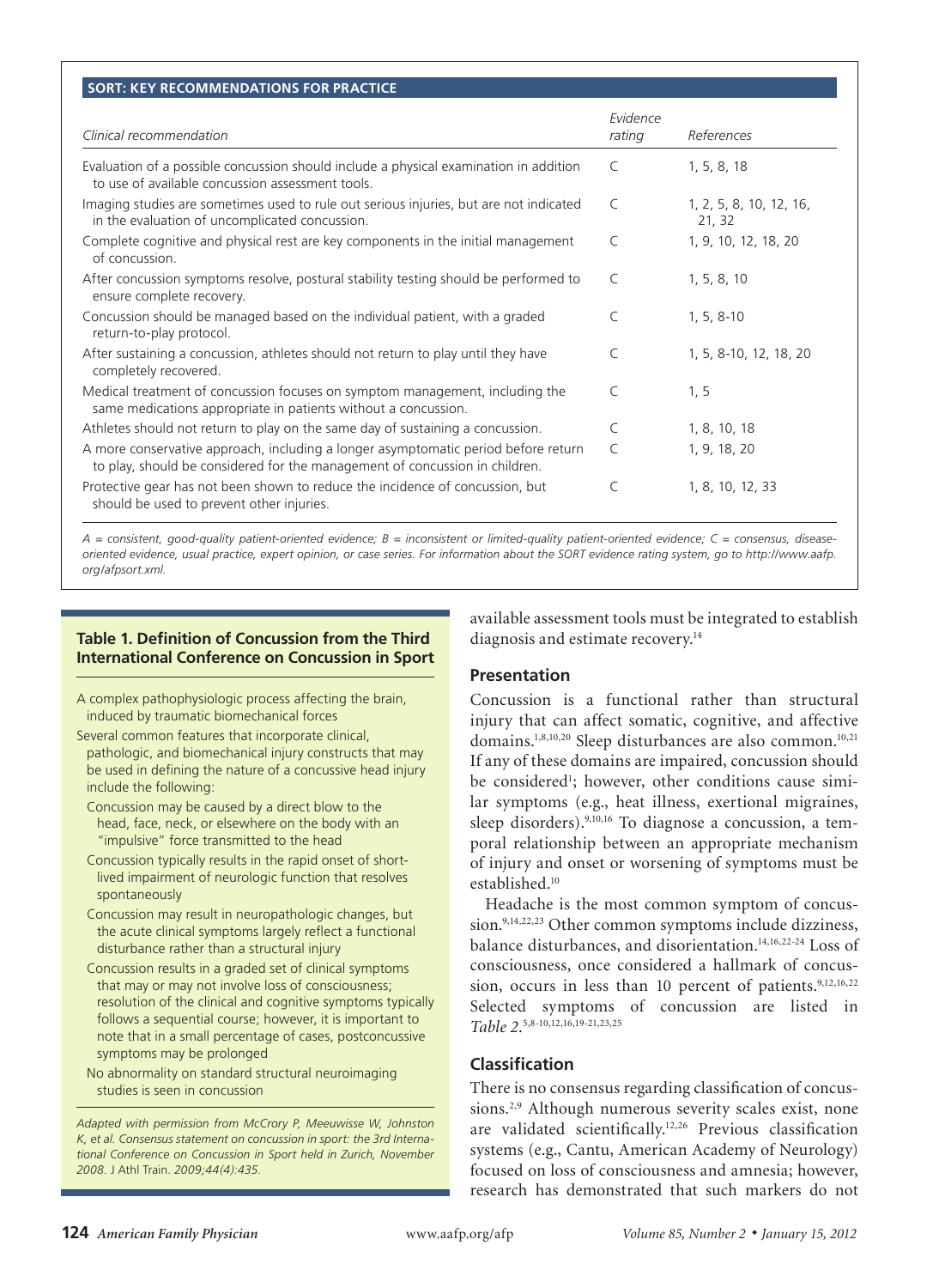#### **Table 2. Selected Symptoms of Concussion**

| Affective/emotional         | Sleep†                      |  |
|-----------------------------|-----------------------------|--|
| Anxiety/nervousness*†       | Decreased sleep             |  |
| Clinginess                  | Difficulty initiating sleep |  |
| Depression†                 | Drowsiness*§                |  |
| <b>Emotional lability</b>   | Increased sleep*            |  |
| Irritability*†              | Somatic/physical            |  |
| Personality changes         | Blurred vision*§            |  |
| Sadness                     | Convulsions                 |  |
| Cognitive                   | Dizziness/poor              |  |
| Amnesia                     | balance*‡§                  |  |
| Confusion‡                  | Fatigue*†§                  |  |
| Delayed verbal and other    | Headache*†‡§                |  |
| responses                   | Light-headedness†           |  |
| Difficulty concentrating*†§ | Light sensitivity*†§        |  |
| Difficulty remembering*†§   | Nausea*‡§                   |  |
| Disorientation*†            | Noise sensitivity*§         |  |
| Feeling foggy*§             | Numbness/tingling           |  |
| Feeling slowed down*§       | Tinnitus†                   |  |
| Feeling stunned             | Vomiting‡                   |  |
| Inability to focus          |                             |  |
| Loss of consciousness       |                             |  |
| Slurred speech              |                             |  |
| Vacant stare                |                             |  |
|                             |                             |  |

*\*—Common in self-report symptom checklists.*

†*—American Academy of Neurology defines as a late symptom, lasting days to weeks.*<sup>2</sup>

‡*—American Academy of Neurology defines as an early symptom, lasting minutes to hours.21*

§*—Part of the 12-item Concussion Symptom Inventory, the only empirically derived symptom checklist.19*

*Information from references 5, 8 through 10, 12, 16, 19 through 21, 23, and 25.*

accurately reflect concussion severity or recovery.<sup>8-10,12,14,20</sup> The International Conference on Concussion in Sport proposed classification based on simple versus complex presentations; however, this was applied retrospectively and therefore was not an acceptable guide to treatment.<sup>1</sup>

An ideal classification system would determine severity at the time of injury, provide prognostic information, and help guide return-to-play decisions. Because such a system does not exist, an individualized approach of monitoring symptoms to resolution is recommended, followed by a graded return-to-play strategy.<sup>1,5,8,20</sup>

## **Pathophysiology**

Previously, most reported concussions were a result of falls or motor vehicle collisions.<sup>2</sup> Recent studies of younger populations suggest most concussions occur during sporting events,<sup>4,26</sup> with greatest risk during competitions.<sup>3,9,20</sup> Although there are no definitive data on whether males or females are at greater risk of concussions, different mechanisms of injury have been suggested. Males seem

prone to concussion through player-to-player contact, whereas concussions in females tend to be caused by contact with the playing surface or equipment.<sup>27</sup>

Concussion is caused by rotational and angular forces to the brain, and direct impact to the head is not required.9,10,12,20 Shear forces disrupt neural membranes, allowing potassium efflux into extracellular space. Resultant increases of calcium and excitatory amino acids are followed by further potassium efflux, leading to suppression of neuron activity. $8-10,12,20$  As sodiumpotassium pumps restore balance, there is increased energy requirement, yet a paradoxical decrease in cerebral blood flow. Disruptions of autonomic regulation can persist for several weeks, and the brain may be vulnerable to additional injury.<sup>12,28</sup>

## **Natural History**

Symptoms of concussion typically present immediately after injury, but may be delayed several hours.10,16,21 Concussion symptoms usually last less than  $72$  hours,<sup>16</sup> and most concussions resolve spontaneously within seven to 10 days.<sup>1</sup> Recovery may be prolonged in children, adolescents, $1,3,9,12,17$  and those with previous concussions.<sup>23,29</sup>

Assessment of symptoms has traditionally been used to monitor recovery; however, the role of cognitive dysfunction has received significant attention. Although described inconsistently in the literature, $^{14}$  cognitive function likely recovers independently of symptoms. This raises concern for increased risk of additional injury even after symptoms have resolved.

Factors predictive of recovery are poorly defined. Traditional markers (i.e., loss of consciousness, amnesia, convulsions) were extrapolated from data of more severe traumatic brain injuries. Studies have demonstrated

that brief loss of consciousness is not associated with prolonged recovery,<sup>1,8,26</sup> and that convulsions immediately after injury are benign.<sup>26</sup> The signifi-

**The incidence of sportsrelated concussions is estimated to be 1.6 to 3.8 million annually.**

cance of amnesia is less clear. Recent findings suggest that prolonged headache (more than 60 hours), fatigue, tiredness, fogginess, or presence of more than three symptoms at presentation may be associated with prolonged recovery.<sup>14</sup>

## **Assessment Tools**

Most concussions lead to subtle changes; therefore, evaluation can be challenging.<sup>9,30</sup> Numerous assessment tools exist to aid diagnosis and management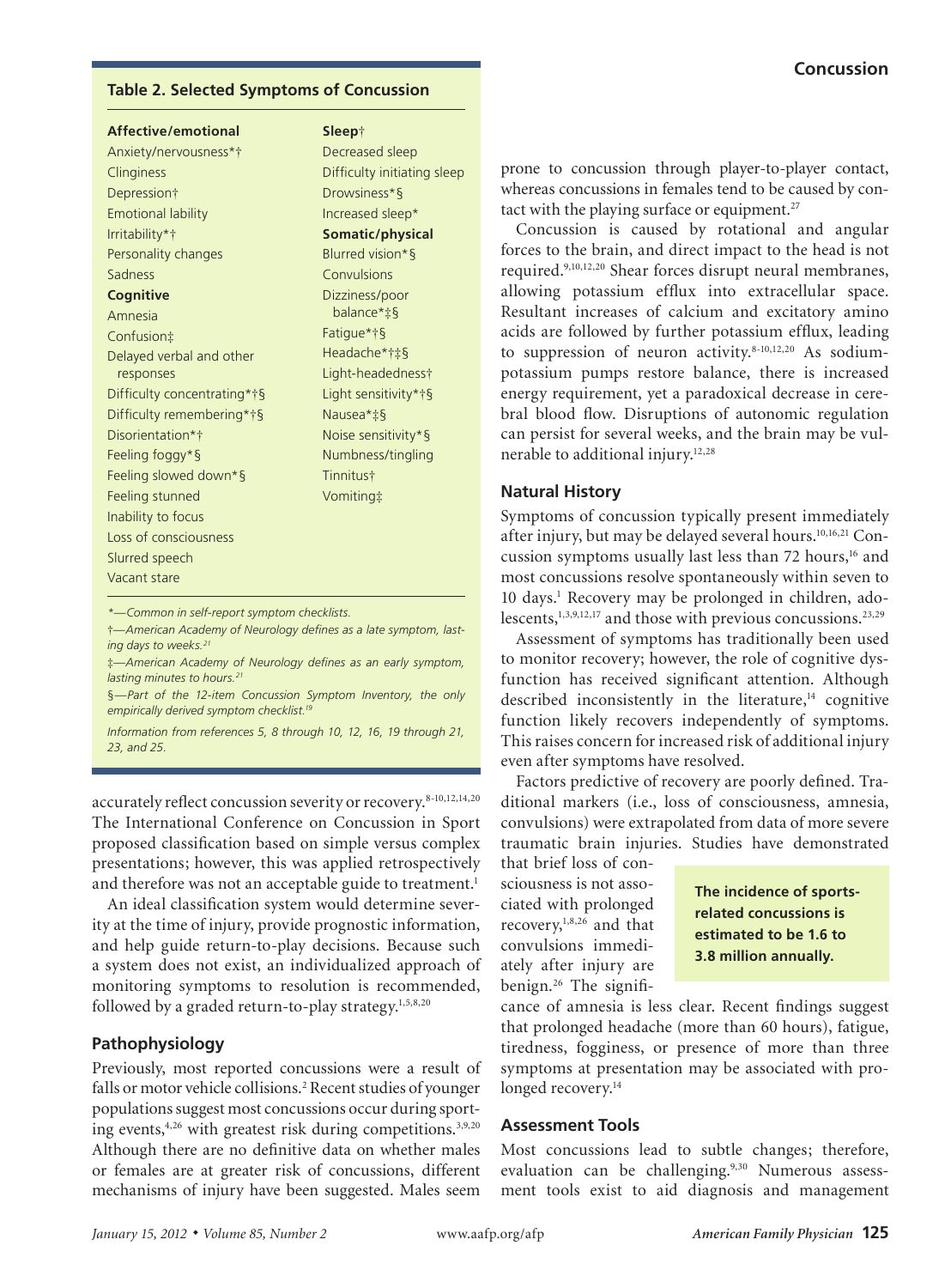| Type                          | Examples                                                                                                                                                                                                                                                                                                  | Comments                                                                                                                                                                                                                                                                                                                                                                                                                                                                                                                                                                                                                                                          |
|-------------------------------|-----------------------------------------------------------------------------------------------------------------------------------------------------------------------------------------------------------------------------------------------------------------------------------------------------------|-------------------------------------------------------------------------------------------------------------------------------------------------------------------------------------------------------------------------------------------------------------------------------------------------------------------------------------------------------------------------------------------------------------------------------------------------------------------------------------------------------------------------------------------------------------------------------------------------------------------------------------------------------------------|
| Symptom checklists            | Postconcussion Symptom Scale<br><b>Graded Symptom Checklist</b><br><b>Head Injury Scale</b><br><b>McGill Abbreviated Concussion</b><br>Evaluation (ACE) postconcussion<br>symptom scale<br>HeadMinder<br>Concussion Symptom Inventory                                                                     | The most commonly used type of concussion assessment tool<br>Quick, easy, cost-effective tool with good sensitivity; allows athletes<br>to self-report symptoms<br>Cautions: symptoms may be delayed, may not be reported, or were<br>already present at baseline<br>Most checklists developed using clinical judgment; the Concussion<br>Symptom Inventory is the only empirically derived symptom<br>checklist                                                                                                                                                                                                                                                  |
| Neuropsychological<br>tests   | Written<br>Trail Making Test<br>Digit Symbol Substitution Test<br>Controlled Oral Word<br><b>Association Test</b><br>Hopkins Verbal Learning Test<br>Stroop Color and Word Test<br>Computer-based<br>HeadMinder<br>CogSport<br><b>ImPACT</b><br>Automated Neuropsychological<br><b>Assessment Metrics</b> | Designed to identify subtle cognitive deficits<br>Written tests are labor intensive and must be interpreted, whereas<br>computer-based tests can be administered rapidly and to multiple<br>patients simultaneously<br>Results best interpreted when compared with baseline data; affected<br>by psychiatric disorders, physical symptoms, cultural factors, and<br>motivation/effort<br>These tests are not validated, and no data demonstrate that they<br>affect outcomes when used to guide return to play<br>There are limited baseline data in children younger than 12 years;<br>child-specific computerized tests are under development                   |
| Postural stability<br>testing | BESS (and modified version)<br>SOT                                                                                                                                                                                                                                                                        | Very sensitive for concussion diagnosis, but there are limited data<br>regarding its use in monitoring recovery<br>SOT is the preferred test, but it is not portable; BESS is inexpensive<br>and easy to administer on the sideline of a sporting event<br>Instability usually lasts three to five days after a concussion occurs                                                                                                                                                                                                                                                                                                                                 |
| Sideline assessment<br>tools  | <b>SAC</b><br><b>SCAT</b><br>SCAT2                                                                                                                                                                                                                                                                        | A single, simple tool to assess a variety of domains in the initial<br>concussion assessment<br>Often used to monitor the recovery process<br>SAC can be used immediately after injury to evaluate orientation,<br>memory, concentration, and delayed recall; validated as a sideline<br>tool for athletes junior high school-aged and older; emergency<br>department version is validated in adults<br>SCAT2 combines multiple assessment tools (symptom checklist,<br>concentration and memory tasks [Maddock's questions], SAC,<br>BESS, and Glasgow Coma Scale); it is not validated but is widely<br>used and the most sophisticated sideline tool available |

# **Table 3. Assessment Tools for Concussion Diagnosis and Management**

**Concussion**

*BESS = Balance Error Scoring System; SAC = Standardized Assessment of Concussion; SCAT = Sport Concussion Assessment Tool; SOT = Sensory Organization Test.*

*Information from references 1, 5, 16, 18, 19, 30, and 31.*

*(Table 3)*. 1,5,16,18,19,30,31 Although none are exclusively effective,<sup>8</sup> combining tools increases sensitivity and specificity.<sup>1,16,31</sup> Assessment tools are most beneficial when baseline measurements are available for comparison.<sup>8</sup>

not be reported, or were already present at baseline.<sup>1,16</sup> Most checklists have been developed through clinical experience and have significant similarities, yet none are considered superior.<sup>19,24</sup>

# **SYMPTOM CHECKLISTS**

Most guidelines primarily recommend checklists that allow for patients to self-report their concussion symptoms<sup>16,19</sup>; however, symptoms may be delayed, may

# **NEUROPSYCHOLOGICAL TESTING**

Neuropsychological tests are designed to identify subtle cognitive deficits. Written tests are labor-intensive and require trained administrators, whereas computer-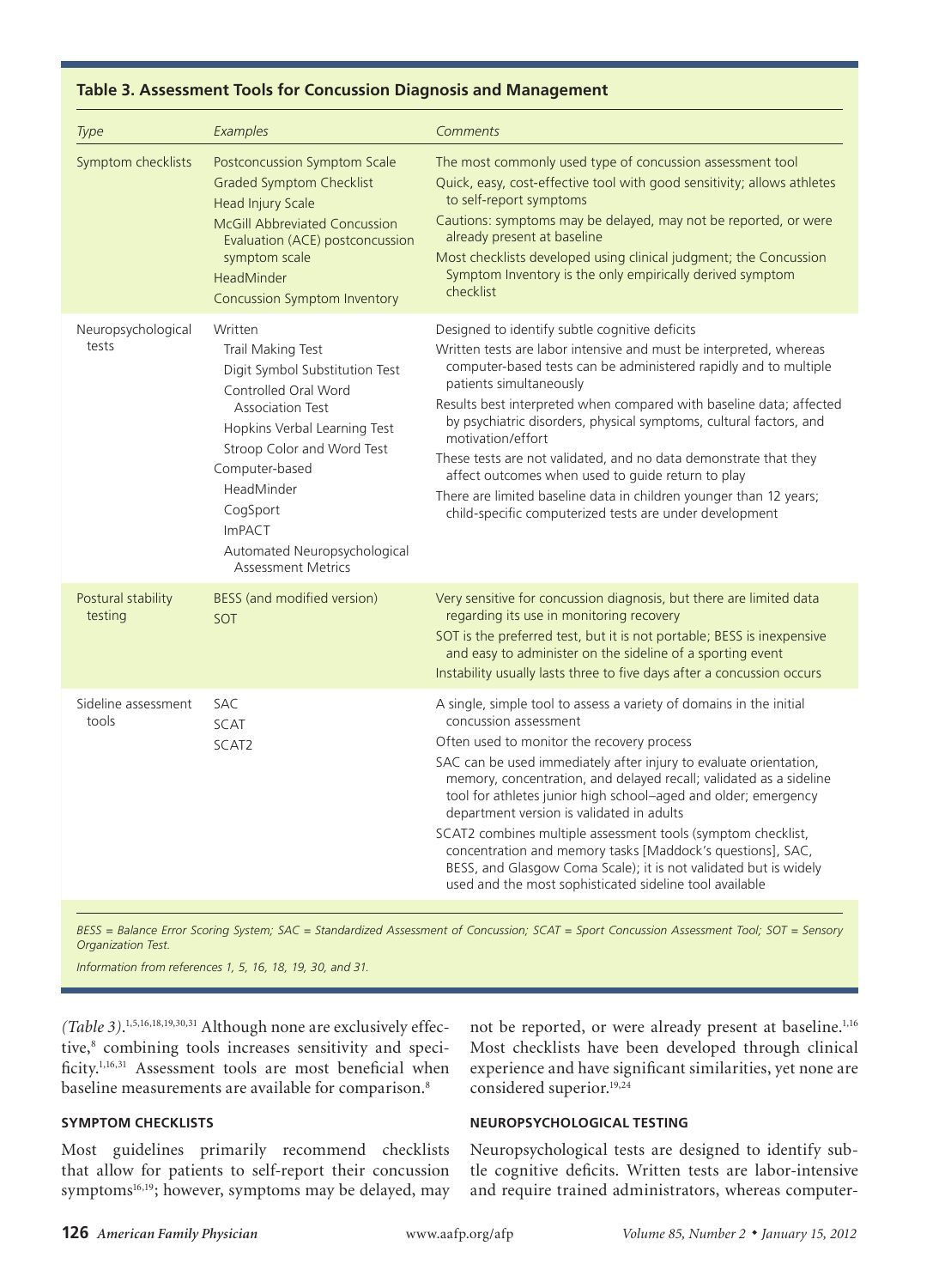# **Initial Evaluation of Concussion**

based tests allow for rapid administration to multiple patients simultaneously.16 There is no consensus on which tests are most effective.5,9,10,19,20,25 A meta-analysis found no statistically significant difference in sensitivity 14 days after injury among written tests, computer-based tests, and the Standardized Assessment of Concussion (SAC; a sideline assessment tool).<sup>30</sup> Neuropsychological testing is often considered the cornerstone of concussion evaluation; however, there is no evidence that it affects outcomes.5,9,10,12,19,20 There is also disagreement on the degree of recovery necessary for safe return to play.25

#### **POSTURAL STABILITY TESTING**

Concussion leads to impaired balance, which typically lasts three to five days.1,5,16,26,31 Postural stability testing is an integral part of evaluation<sup>1</sup>; however, there is insufficient evidence on its use.<sup>31</sup> Some balance testing requires sophisticated equipment; however, the Balance Error Scoring System requires only a foam block and can be performed on the sideline of an athletic event.

#### **SIDELINE ASSESSMENT TOOLS**

Common sideline tools include the SAC and Sport Concussion Assessment Tool 2 (SCAT2). These tools assess several domains to diagnose concussion and monitor recovery. The SAC has been validated in athletes who are junior high school–aged and older. Emergency department versions are validated in adults, although they are not optimal for use in children.<sup>29</sup> The SCAT2 has not been

validated; however, it is widely used and the most sophisticated sideline assessment tool available.18 The SCAT2 includes a symptom checklist, concentration and memory tasks (Maddock's questions), the SAC, the Balance Error Scoring System, and the Glasgow Coma Scale. The SCAT2 is available for download in the online version

of this article or at http://www.cces.ca/en/files-116.

#### **Initial Evaluation**

*Figure 1* is a suggested algorithm for the evaluation of concussion.1,2,5,8,9,12,16,18,21,31,32 For obvious head and neck



**Concussion**

**Figure 1.** Suggested algorithm for the evaluation of concussion.

*active range of motion of the neck, Spurling test. Exceptions: altered level of consciousness, intoxication, distracting injuries, midline tenderness, focal neurologic deficits.* 

*Information from references 1, 2, 5, 8, 9, 12, 16, 18, 21, 31, and 32.*

injuries, assessment begins at the site of injury 1,8,9,12,20 and focuses on evaluating the cervical spine.<sup>8</sup> In unconscious persons, cervical spine injury must be assumed.<sup>9,12,25</sup> *Table 4* includes neurologic examination findings that may indicate more significant traumatic brain injury and the need for hospital evaluation.<sup>1,5,10</sup>

#### **SIDELINE EVALUATION**

Further evaluation can occur on the sideline or in the training room. With concussion, neurologic findings are normal other than mental status and balance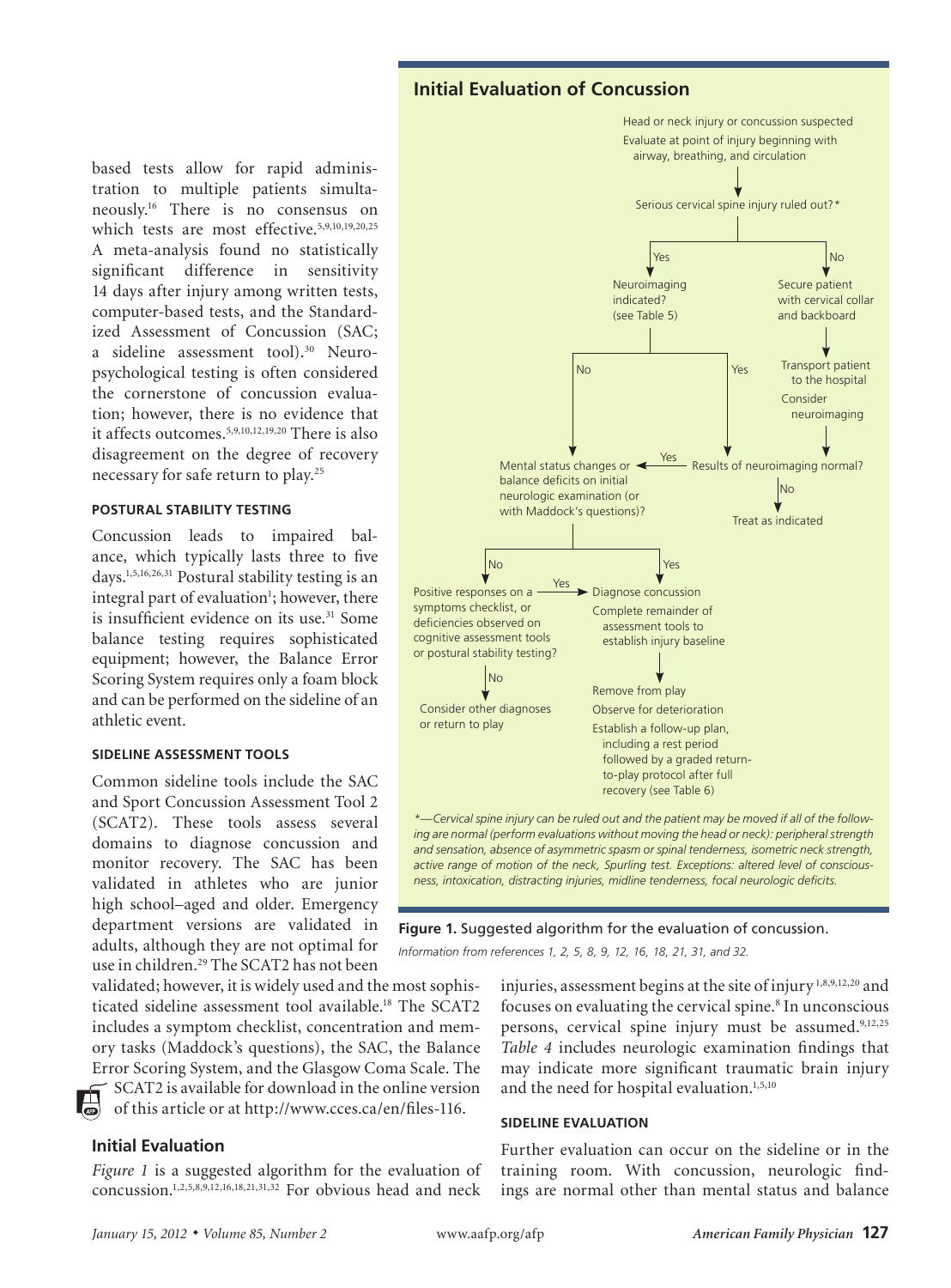## **Table 4. Neurologic Examination Findings Suggesting Severe Injury in Patients with Suspected Concussion**

| Type of assessment*                  | <b>Findings</b>                                                                                                                                                            |
|--------------------------------------|----------------------------------------------------------------------------------------------------------------------------------------------------------------------------|
| Balance†                             | Romberg sign, postural instability, unsteadiness                                                                                                                           |
| Cranial nerves                       | Vision problems; unequal or fixed, dilated<br>pupils; abnormal extraocular movements; or<br>other abnormal cranial nerve findings may be<br>suggestive of brainstem lesion |
| Deep tendon reflexes                 | Hyperreflexia or Babinski reflex suggests upper<br>motor neuron lesion                                                                                                     |
| Finger-to-nose test                  | Abnormal findings suggest coordination deficit                                                                                                                             |
| Gait                                 | Ataxic gait may suggest cerebellar dysfunction                                                                                                                             |
| Mental status‡                       | Prolonged loss of consciousness (more than<br>60 seconds); somnolence or confusion;<br>disorientation; deficit in language, speech, or<br>long-term memory                 |
| Muscular strength                    | Weakness or unequal strength, decreased tone;<br>involuntary movements may indicate basal<br>ganglia or cerebellar injury                                                  |
| Sensory assessment<br>of dermatomes§ | Numbness or abnormal sensation can be traced<br>to spinal nerve root                                                                                                       |

*\*—Evidence is lacking as to what a focused neurologic examination should include. Most patients with a concussion have cognitive and memory deficits; therefore, any focal neurologic deficit should prompt immediate evaluation for possible intracranial lesion.*

†*—Standard balance examinations are not sensitive to subtle changes caused by a concussion. Postural stability tests are sensitive enough for diagnosis (see Table 3 for examples).*

‡*—Standard orientation questions are not sensitive to subtle changes caused by concussion. Maddock's questions are sensitive and effective for sideline assessment.*  §*—Sensory examination is subjective and may be difficult to perform on uncooperative patients or those with cognitive deficits.*

*Information from references 1, 5, and 10.*

deficits; however, subtle changes from a concussion are not identifiable through standard orientation questions or traditional balance testing.1,9,12,20,25 Assessment of a patient with possible concussion should include a physical examination in addition to use of available concussion assessment tools.<sup>1,5,8,18</sup> Monitoring for deterioration over several hours is essential.1,8 The athlete should not return to play unless evaluation provides confidence that the patient does not have a concussion.<sup>1</sup>

## **HOSPITAL EVALUATION AND IMAGING**

Evaluation in the hospital is identical to that on the sideline, but involves a more detailed history and neurologic examination.<sup>1</sup> The greatest challenge is determining who requires advanced neuroimaging.<sup>1,2</sup> Imaging is often overused and contributes little to management of concussion, other than ruling out more serious traumatic

brain injuries, skull fractures, and cervical spine injuries.1,2,5,8,10,12,16,21,32 If it is determined that imaging is warranted *(Table 5* 2,32*)*, computed tomography is the initial modality of choice because of availability and sensitivity for diagnosing intracranial hemorrhage.2,8,21,32 Magnetic resonance imaging is acceptable acutely, but is more appropriate for evaluation of prolonged deficits.12 Plain radiography of the head has no role in the evaluation of possible concussion.<sup>2,32</sup> Newer imaging modalities (e.g., functional magnetic resonance imaging) are under investigation; however, evidence is limited, few are readily available, and none have fully established clinical application.1,5,6,10,12,16,33

If the patient has no significant cervical spine or intracranial injury, home care with observation is appropriate provided there is a responsible caretaker and sufficient ability to seek medical care if needed; the patient and caretaker should receive written instructions on when to seek medical attention.<sup>2,12,32</sup> Follow-up is necessary because return-toplay decisions cannot be made acutely.<sup>4,8</sup> Periodic wakening is controversial; although this practice may allow for detection of progressive neurologic decline, sleep deprivation may exacerbate concussion symptoms.<sup>12</sup>

# **Management**

Management of concussion is summarized in Table 6.<sup>1,9,10,12,18,20</sup> Essential elements include rest followed by a graded return-to-play

strategy. For most patients, the SCAT2 can be used alone to monitor recovery and guide return-to-play decisions.

Complete cognitive and physical rest are cornerstones of initial management<sup>1,9,10,12,18,20</sup> because activity may exacerbate concussion symptoms and delay recovery.<sup>1</sup> After resolution of symptoms, postural and cognitive testing (within the SCAT2) can confirm that the patient has recovered completely. A graded return-to-play protocol may then be implemented. Athletes should not return to play until they are completely recovered from the concussion and free of medications that may mask the symptoms of the concussion.1,5,8-10,12,18,20 In those at risk of prolonged recovery, formal neuropsychological testing and referral to a health care professional experienced in concussion management may be considered. Reevaluation several months after recovery is prudent to screen for depressive symptoms.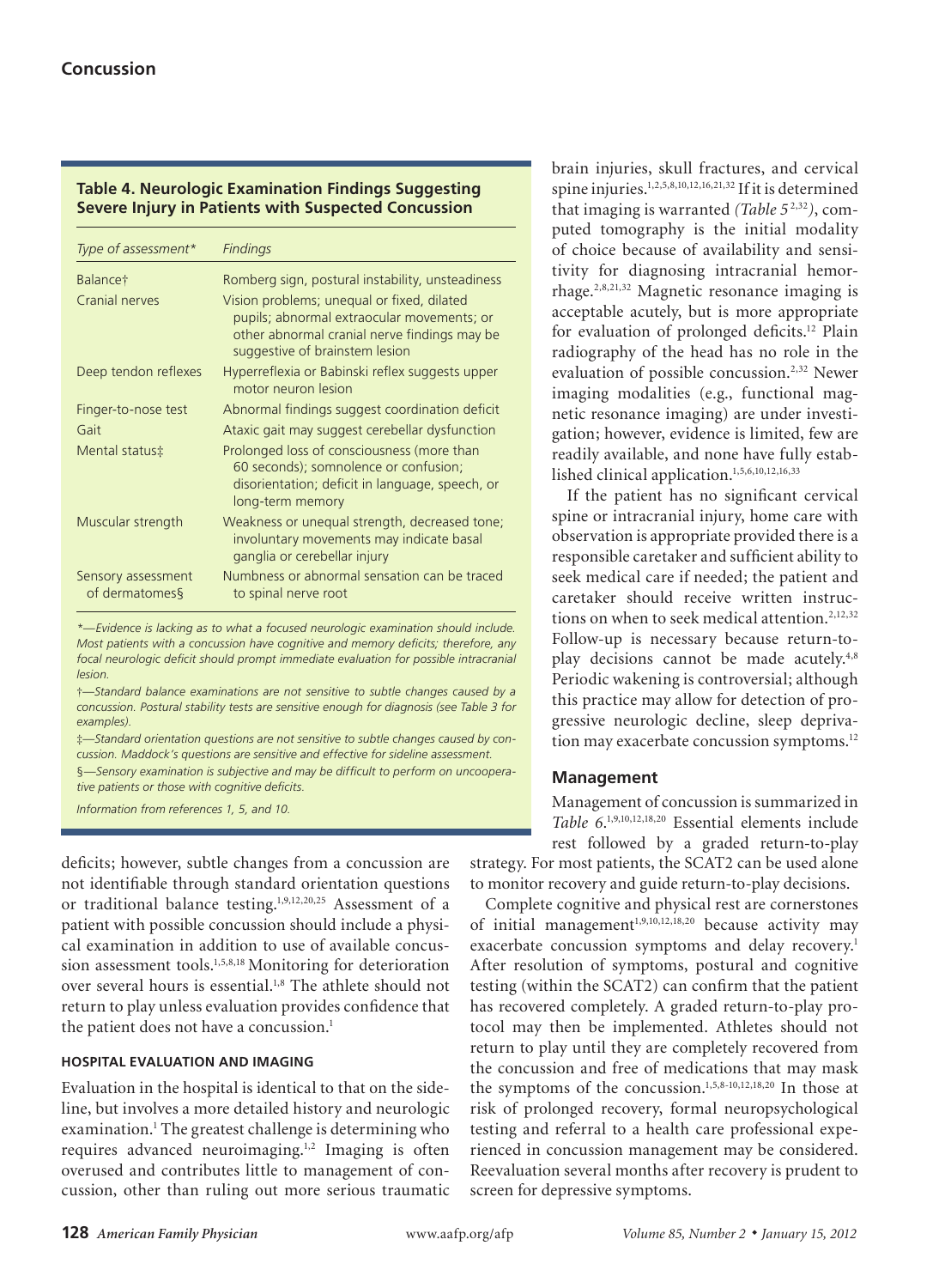## **Table 5. Indications for Neuroimaging**

#### **Guidelines from the American College of Emergency Physicians**<sup>2</sup> \*

- Imaging is indicated in patients with a loss of consciousness or amnesia if at least one of the following is present: headache (diffuse), vomiting, age older than 60 years, intoxication, deficits in short-term memory, evidence of trauma above the clavicle, seizures, GCS score of less than 15, focal neurologic deficits, coagulopathy
- Imaging is indicated in patients with no loss of consciousness or amnesia if at least one of the following is present: focal neurologic deficit, vomiting, severe headache, age older than 65 years, signs of basilar skull fracture, GCS score of less than 15, coagulopathy, significant mechanism of injury (e.g., ejection from vehicle, pedestrian struck by vehicle, fall from a height greater than 3 ft or five stairs)

#### **Guidelines from the American Academy of Pediatrics and the American Academy of Family Physicians**<sup>32</sup>†

- Perform imaging in patients with loss of consciousness of greater than 60 seconds, evidence of skull fracture, or focal neurologic findings
- Consider imaging or observation if patient has brief loss of consciousness Note that nonspecific signs (e.g., immediate seizures, headache, vomiting,
- lethargy) increase the likelihood of intracranial injury, but have very limited predictive value

NOTE: *Both guidelines are extremely sensitive to structural intracranial injury, but at the expense of specificity. Such guidelines result in excessive use of neuroimaging.*

#### *GCS = Glasgow Coma Scale.*

*\*—Applies to patients older than 16 years who present to the emergency department within 24 hours of a nonpenetrating head injury and have a GCS score of 14 or 15.*  †*—Applies to patients two to 20 years of age who present to the emergency department within 24 hours of an isolated closed head injury.*

*Information from references 2 and 32.*

Evidence regarding pharmacologic therapy is limited. Treatment focuses on symptom management, including the same medications appropriate in patients without a concussion.<sup>1,5</sup> Medications that may mask worsening symptoms or confuse changes in mental status should be avoided. Medications that may worsen the potential for intracranial bleeding (e.g., nonsteroidal antiinflammatory drugs) should be used with caution.

## **Special Considerations SAME-DAY RETURN TO PLAY**

Athletes should not return to play the same day of sustaining a concussion, $1,8,10,18$  and most athletic organizations and state laws prohibit it. However, limited data have prompted some to suggest exceptions for professional athletes if sufficient sideline resources exist to assess the athlete and if the athlete demonstrates complete recovery.1,28 This exception does not apply to younger athletes.<sup>1,10,12,18</sup>

## **CHILDREN AND ADOLESCENTS**

Managing concussion in the developing brain is a unique challenge, $12$  and the approach must be different than that for adults.<sup>11,20</sup> Most research on concussion management applies to persons who are high school–aged or older. Little is known about concussions in children; therefore, conservative management is appropriate (e.g., a longer asymptomatic period before return to play).<sup>1,9,11,18,20</sup> Special considerations and recommendations for managing concussions in children are included in *Table 7*. 1,7,9-12,17,18,20

#### **MULTIPLE CONCUSSIONS**

Epidemiologic studies suggest long-term cognitive deficits with multiple concussions; however, medical research is conflicting.<sup>7,9,10,23,25,26</sup> Those with previous concussions have increased risk of recurrent injury<sup>9,10,20,23,25</sup> and have longer recovery periods.7,9,20,23,25,29 There are no guidelines regarding athletic disqualification or retirement; however, it may be prudent to disqualify athletes who sustain concussions with increasing frequency or in response to decreased impact.

## **SECOND IMPACT SYNDROME**

Second impact syndrome can occur if an athlete returns to play before full resolution of a concussion.<sup>28</sup> After a concussion,

the brain may be susceptible to extremes of blood pressure.<sup>17,28</sup> A catecholamine surge from a second impact to the head or body may cause vascular congestion, cerebral edema, increased intracranial pressure, and ultimately coma or death.8,10,12,20,25,28 There are few documented cases,<sup>19,25</sup> but all have occurred in persons younger than 20 years.8,12 Although the existence of second impact syndrome is controversial,<sup>10,28</sup> it is universally accepted that no athlete should return to play after a concussion while symptomatic.<sup>9,10</sup>

## **Prevention, Education, and Legislation**

There is no evidence that protective gear prevents concussions.1,8-10,12,33 Helmets and mouth guards reduce risk of skull and dental fractures, but neither has been demonstrated to reduce the incidence of concussion.8,12,33 Rule changes to eliminate dangerous behaviors in sports may have a more protective effect.

Education may reduce violence in sports and allow early recognition of concussion symptoms to prevent further injury.8 The Centers for Disease Control and Prevention has instituted the Heads Up campaign to promote concussion education. Educational and clinical management tools are available at http://cdc.gov/ concussion/headsup.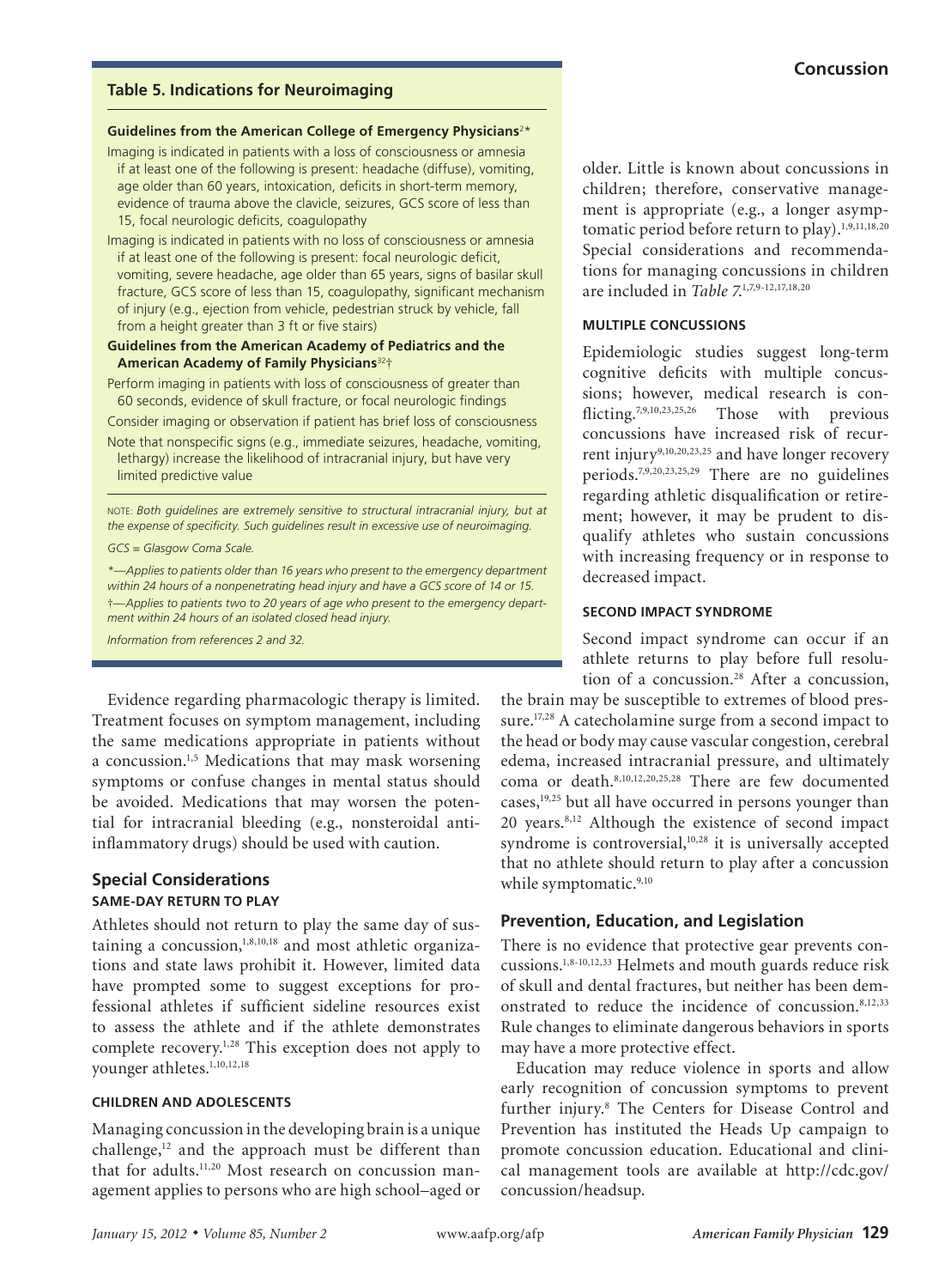# **Table 6. Elements of Concussion Management**

**Concussion**

| Element                       | <b>Recommendations</b>                                                                                                                                                                                                                                                                                                                                                                                                                                                                                                                                | Comments                                                                                                                                                                                                                                                                                     |
|-------------------------------|-------------------------------------------------------------------------------------------------------------------------------------------------------------------------------------------------------------------------------------------------------------------------------------------------------------------------------------------------------------------------------------------------------------------------------------------------------------------------------------------------------------------------------------------------------|----------------------------------------------------------------------------------------------------------------------------------------------------------------------------------------------------------------------------------------------------------------------------------------------|
| Cognitive rest                | Avoid text messaging or video games<br>Limit television and computer use<br>Decrease schoolwork                                                                                                                                                                                                                                                                                                                                                                                                                                                       | Avoid activities that require attention or<br>concentration                                                                                                                                                                                                                                  |
| Physical rest                 | Avoid any physical activity that exacerbates symptoms<br>(e.g., aerobic exercise, lifting weights, household chores,<br>sexual activity)                                                                                                                                                                                                                                                                                                                                                                                                              | Severe or worsening headache, persistent<br>vomiting, or seizures may suggest a need<br>for neuroimaging                                                                                                                                                                                     |
| Medications/<br>interventions | Wear sunglasses for photophobia<br>Wear earplugs or noise canceling headphones for<br>phonophobia<br>Take medications to alleviate specific symptoms<br>(e.g., nonsteroidal anti-inflammatory drugs, acetaminophen,<br>or amitriptyline for persistent headaches; sleep aids,<br>anxiolytics, selective serotonin reuptake inhibitors for<br>depressive symptoms)<br>Be aware that some medications may mask postconcussive<br>symptoms<br>Avoid acute use of nonsteroidal anti-inflammatory drugs if<br>there is potential for intracranial bleeding | There is poor evidence for use of medications<br>for postconcussive symptoms; therefore,<br>medication choices are the same for those<br>without concussion                                                                                                                                  |
| Transition back<br>to school  | Alert school personnel to injury, and initiate slow reintegration<br>Consider the following: forgiveness of missed assignments<br>and more time to complete tests and schoolwork, standard<br>breaks and rest periods as needed, decreased schoolwork,<br>distraction-free work areas, note taker<br>Avoid standardized testing during recovery<br>Monitor carefully for two to three months after concussion<br>for scholastic difficulties                                                                                                          | Usually can be accomplished informally,<br>but formal interventions may be required<br>(e.g., IEP, 504 plan)                                                                                                                                                                                 |
| Graded return<br>to play      | After rest and resolution of symptoms, athletes may progress<br>through a return-to-play protocol; each of the following<br>steps should take 24 hours:<br>Nonimpact aerobic exercise<br>Sport-specific exercise (nonimpact drills)<br>Noncontact training drills<br>Full contact practice<br>Return to normal play                                                                                                                                                                                                                                   | Patient must be symptom-free and<br>medication-free before starting return-to-<br>play protocol<br>If any symptoms develop, activity should<br>be stopped immediately; 24 hours after<br>symptoms resolve, protocol may resume<br>at the last step for which the athlete was<br>asymptomatic |
| Higher-risk<br>patients       | Factors that may suggest prolonged recovery or caution<br>for return to play:<br>More than three symptoms at presentation<br>Specific symptoms (i.e., fatigue, tiredness, or fogginess)<br>Headache lasting more than 60 hours<br>Loss of consciousness for more than 60 seconds<br>Amnesia<br>History of concussion<br>Age younger than 18 years<br>Comorbid conditions<br>Medication use (psychotropic drugs, anticoagulants)<br>Dangerous style of athletic play<br>High-risk sport (contact, collision)                                           | Consider multidisciplinary approach<br>(e.g., referral to health care professional<br>experienced in concussion management,<br>formal neuropsychological testing,<br>communication with coach and training<br>staff)                                                                         |

*IEP = individualized education program.*

*Information from references 1, 9, 10, 12, 18, and 20.*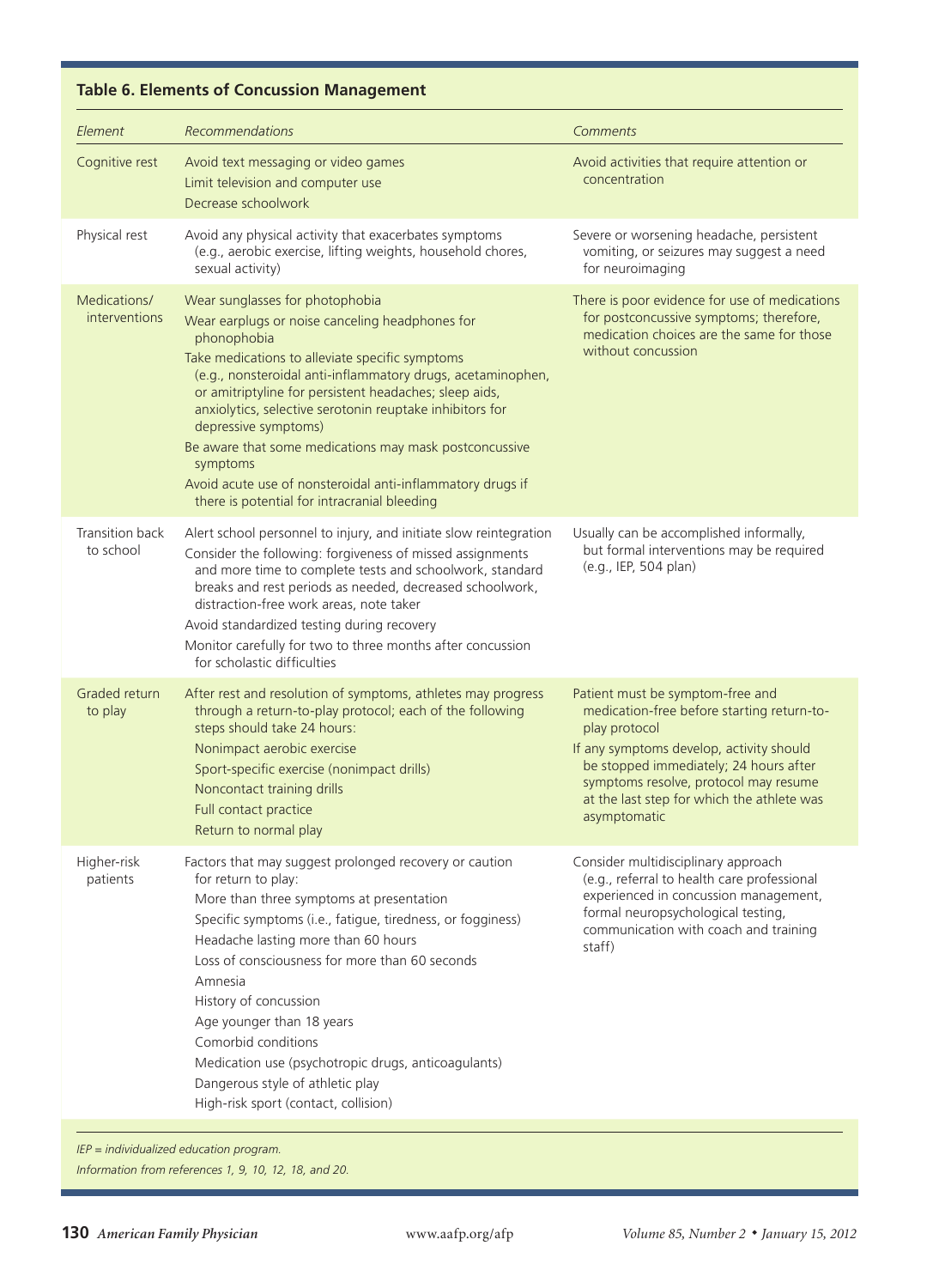#### **Table 7. Selected Special Considerations for Managing Concussions in Children and Adolescents**

| Special considerations                                                                                                                                                                                             | Recommendations                                                                                                                                                                                   |
|--------------------------------------------------------------------------------------------------------------------------------------------------------------------------------------------------------------------|---------------------------------------------------------------------------------------------------------------------------------------------------------------------------------------------------|
| <b>Developmental</b>                                                                                                                                                                                               |                                                                                                                                                                                                   |
| Grade school children may have different symptoms than<br>adults, may not comprehend symptom checklist items,<br>or may not have the ability to describe symptoms                                                  | Use additional information from caretakers, educators, and coaches                                                                                                                                |
| Patients in early adolescence use concrete thinking, may<br>not comprehend injury significance                                                                                                                     | Educate with simple, concrete language; involve caretakers in<br>management                                                                                                                       |
| Patients in midadolescence are easily influenced (e.g.,<br>peers, media), have a growing sense of independence<br>and often a sense of invulnerability, and may have<br>difficulty accepting activity restrictions | Educate on the significance of the injury; involve caretakers, coaches,<br>and trainers in ensuring compliance; observe for depression or other<br>reactions to restrictions                      |
| Patients in late adolescence have increased ability for<br>abstract thinking and future planning                                                                                                                   | Educate on potential consequences of noncompliance with activity<br>restrictions                                                                                                                  |
| Children and adolescents constantly acquire new skills                                                                                                                                                             | Because a return to baseline on neuropsychological testing may not<br>indicate full recovery, use the other assessment tools in conjunction                                                       |
| Contextual                                                                                                                                                                                                         |                                                                                                                                                                                                   |
| Children and adolescents lack personal independence                                                                                                                                                                | Educate caretakers, who have significant impact on school, home,<br>and extracurricular activities                                                                                                |
| Children may look outwardly well upon return to school,<br>despite incomplete recovery                                                                                                                             | Requires significant communication with educators; consider that<br>informal plans are sufficient for most children, but formal education<br>interventions (e.g., IEP, 504 plan) may be necessary |
| <b>Assessment</b>                                                                                                                                                                                                  |                                                                                                                                                                                                   |
| No guideline focuses exclusively on children                                                                                                                                                                       | Consider more conservative approach with children                                                                                                                                                 |
| The Sport Concussion Assessment Tool 2 applies only<br>to patients older than 10 years                                                                                                                             | Rely on clinical judgment and other assessment tools (symptom<br>checklists in those older than six years); identified as a key area<br>of research                                               |
| The Standardized Assessment of Concussion tool has<br>not been validated in grade school children                                                                                                                  | Do not necessarily discount this tool, but be aware of its potential age<br>limitations                                                                                                           |
| No significant data exist for the use of symptom<br>checklists in children six years and younger                                                                                                                   | Recognize that symptoms are often different in children than<br>in adults; suspect concussion if mechanism of injury is consistent<br>with diagnosis                                              |
| There are very limited baseline neuropsychological data<br>for children younger than 12 years                                                                                                                      | Cognitive testing should be related to appropriate developmental<br>stage and interpreted by a trained neuropsychologist                                                                          |
| Postural stability testing requires mature/developed<br>balance mechanisms                                                                                                                                         | Consider baseline assessments; observe gait and coordination if<br>unable to assess postural stability                                                                                            |
| Recovery                                                                                                                                                                                                           |                                                                                                                                                                                                   |
| Most children and adolescents with concussions recover<br>fully, but data suggest longer recovery periods than in<br>adults (typically seven to 10 additional days)                                                | Consider a more conservative approach to management, plan for<br>extended follow-up periods, evaluate for persistent symptoms and<br>school performance or behavioral changes                     |
| Increased concern for second impact syndrome in<br>younger patients (all cases of the condition have<br>occurred in persons younger than 20 years)                                                                 | Never allow same-day return to play; consider longer asymptomatic<br>rest periods before initiating graded return-to-play protocol                                                                |
|                                                                                                                                                                                                                    |                                                                                                                                                                                                   |

*IEP = individualized education program.*

*Information from references 1, 7, 9 through 12, 17, 18, and 20.*

In 2009, Washington State enacted the Zackery Lystedt Law requiring concussion education for coaches, athletes, and parents.15 The law also mandates removal of athletes from activity if there is any suspicion of concussion, and return to play must be cleared by a licensed health care professional. Other states have since enacted similar legislation.<sup>34</sup>

The opinions and assertions contained herein are the private views of the authors and are not to be construed as official or as reflecting the views of the U.S. Army Medical Department or the U.S. Army Service at large.

**Data Sources:** A PubMed search was completed in Clinical Queries using the key terms concussion, traumatic brain injury, and brain injury, with additional searches narrowed by the terms epidemiology, assessment, evaluation, management, treatment, and imaging. The search included meta-analyses, randomized controlled trials, clinical trials, and

**Concussion**